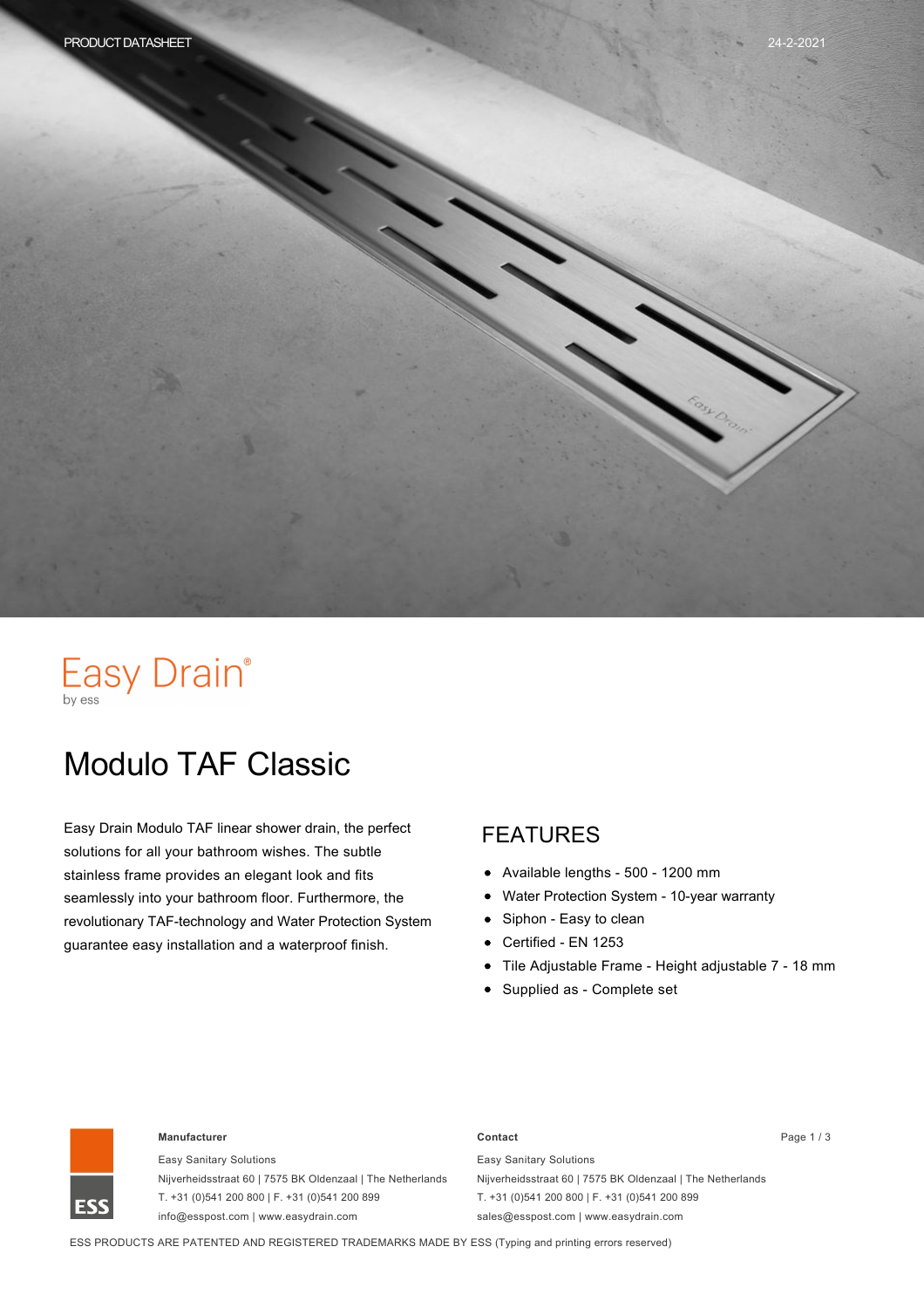### GENERAL

| Serie         | Modulo TAF                                |
|---------------|-------------------------------------------|
| Name          | Modulo TAF Classic                        |
| Model         | Rectangular shower drain                  |
| Length (mm)   | 500, 600, 700, 800, 900, 1000, 1100, 1200 |
| Product type  | Complete                                  |
| Application   | New construction, Renovation              |
| Certification | EN 1253, ETAG-022, DIN 18534              |
|               |                                           |

### **INSTALLATION**

| Substrate                                   | Concrete / Sand Cement, Wooden floors, Lewis sheets     |
|---------------------------------------------|---------------------------------------------------------|
| Floor finish                                | Glass Mosaic, Tiles / Mosaic, Natural stone, Thin tiles |
| Height adjustable feet                      | Included                                                |
| Installation option                         | Wall, Floor                                             |
| Outlet                                      | Horizontal (Vertical outlet optional)                   |
| Connection (mm)                             | 50 (Global) / 56 (UK)                                   |
| Min. installation depth (mm) (built-in set) | 87                                                      |
| Min. installation depth (mm) (incl. grate)  | 94                                                      |

#### DRAINAGE

| Max. drainage capacity entrance (I/min) | 33 |
|-----------------------------------------|----|
| Max. drainage capacity wall (I/min)     |    |
| Max. drainage capacity (I/min)          |    |

#### **BUILT-IN SET**

| Pre-assembled sealing membrane | Included                                             |
|--------------------------------|------------------------------------------------------|
| Siphon features                | Cleanable, Pivotable & adjustable, Height adjustable |
| Water seal height (mm)         | 50                                                   |
| Outlet                         | Horizontal (Vertical outlet optional)                |
| Material siphon                | Polypropylene (PP)                                   |
|                                |                                                      |

### **DESIGN**

| Grate finish              | <b>Brushed stainless steel</b> |
|---------------------------|--------------------------------|
| Grate pattern             | Modern; Unique; Classic        |
| Grate width (mm)          | 54                             |
| Grate tile insert (mm)    | N.A.                           |
| Adjustable grate          | <b>No</b>                      |
| Frame type                | TAF (Tile Adjustable Frame)    |
| <b>TAF Frame material</b> | Stainless steel (304)          |
| Design frame finish       | N.A.                           |
| Frame width (mm)          | 62                             |
| Wheelchair accessible     | Yes                            |
| Extension set available   | Yes                            |
|                           |                                |



#### **Manufacturer Contact** Page 2 / 3

Easy Sanitary Solutions Nijverheidsstraat 60 | 7575 BK Oldenzaal | The Netherlands T. +31 (0)541 200 800 | F. +31 (0)541 200 899 info@esspost.com | www.easydrain.com

Easy Sanitary Solutions Nijverheidsstraat 60 | 7575 BK Oldenzaal | The Netherlands T. +31 (0)541 200 800 | F. +31 (0)541 200 899 sales@esspost.com | www.easydrain.com

ESS PRODUCTS ARE PATENTED AND REGISTERED TRADEMARKS MADE BY ESS (Typing and printing errors reserved)